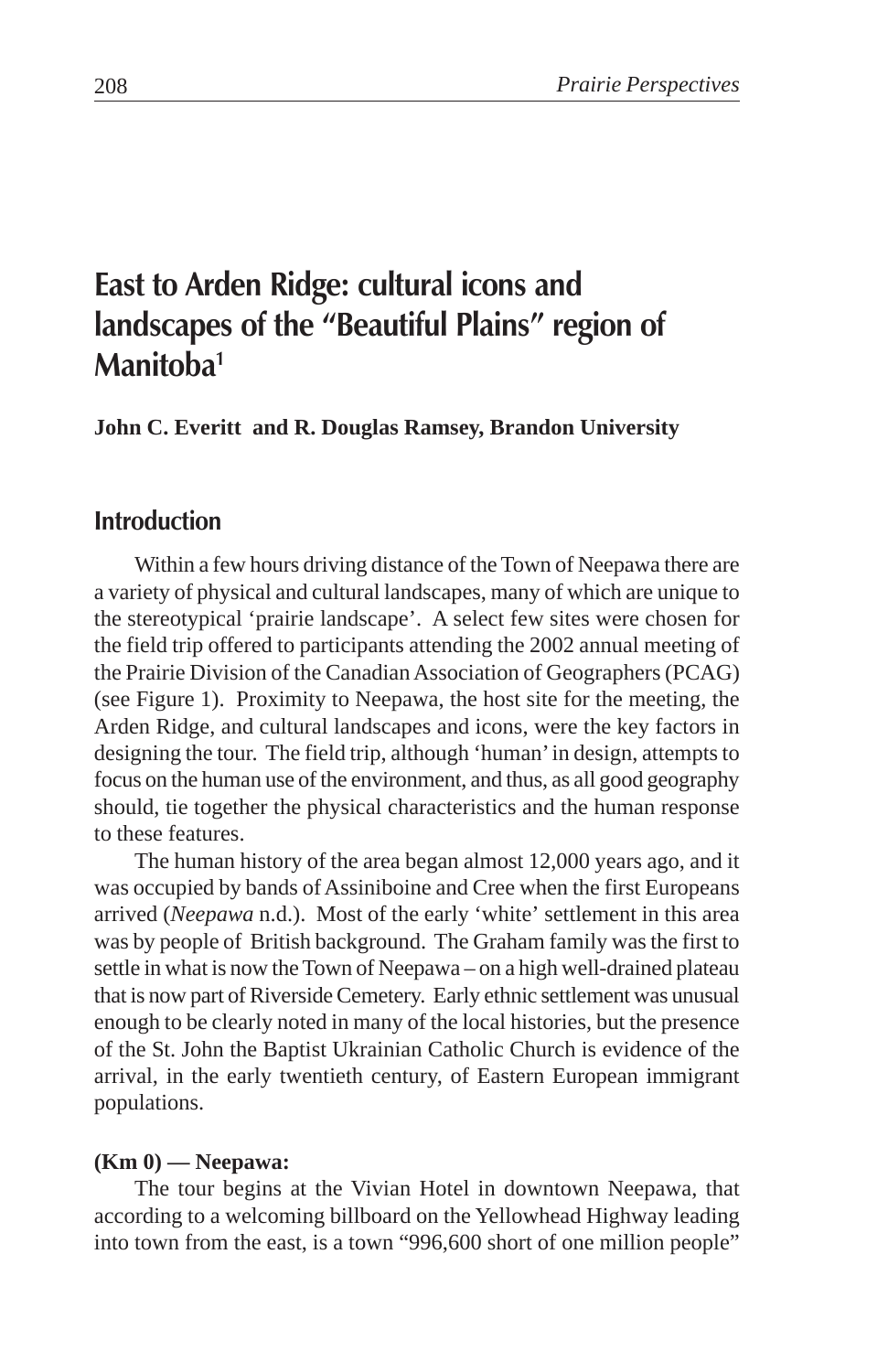

Figure 1: Field trip route. *Figure 1: Field trip route.*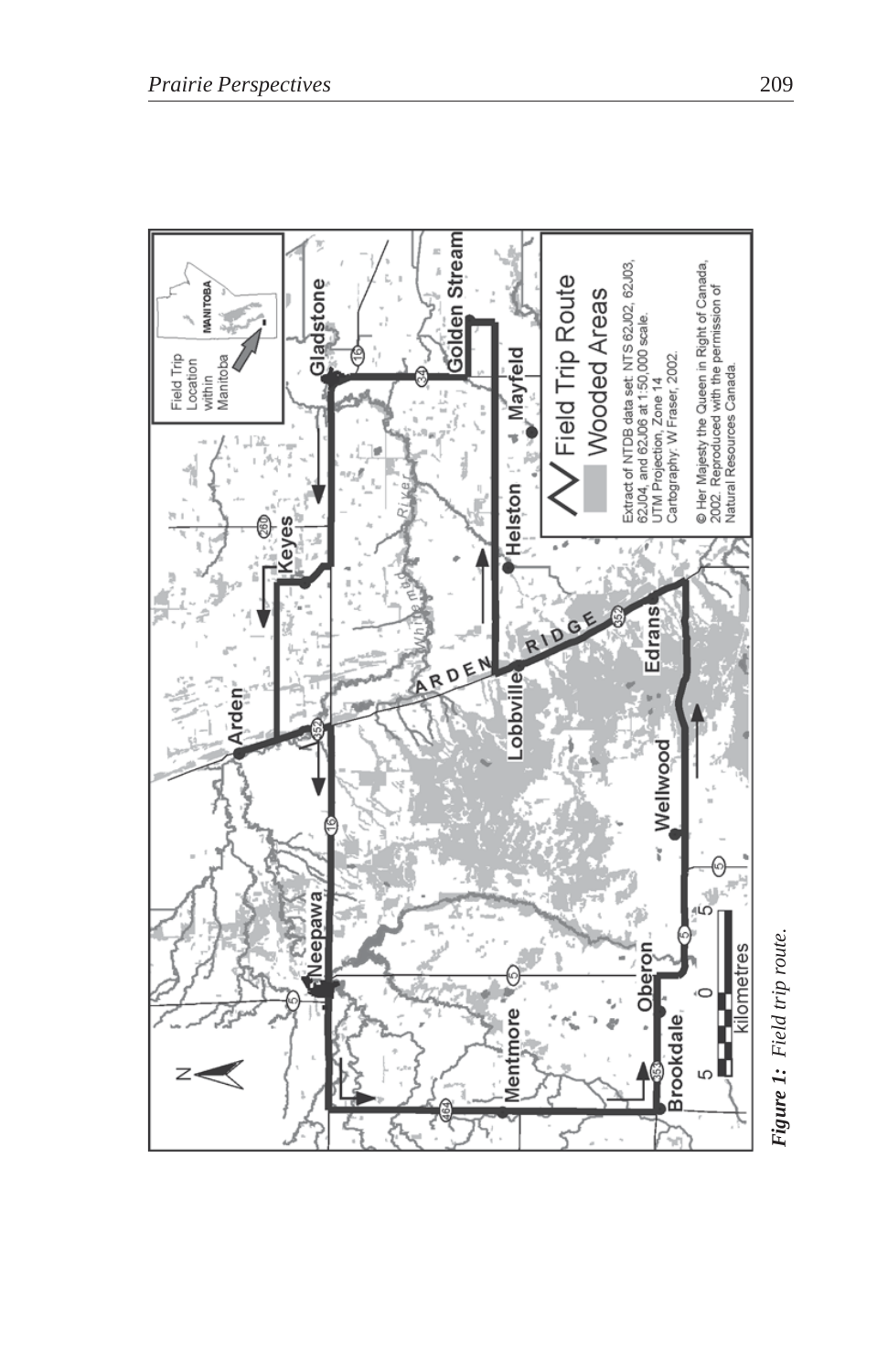Its population in the 2001 census was actually 3,325, an increase of 24 (0.7%) since 1996. Founded in 1880 by immigrants from Ontario (via Palestine<sup>2</sup>), in 1891 Neepawa had 774 people, rising to a peak of 3,508 in 1976. The billboard was obviously always optimistic. The toponym is a Chippewa Indian word which means 'plenty' or 'abundance' - hence the widespread presence of the cornucopia ('the horn of plenty') which was adopted as the town's emblem in 1884 (or 1912, depending upon which source you believe) (*Neepawa* n.d.).

As Neepawa existed before the railroad, it has a different town plan from most other prairie 't-town' settlements. The Manitoba and North Western Railway (MNWR) was built from Portage to Minnedosa in 1883, after the Town of Neepawa gave the railway free lots and \$16,000 as an incentive (see Figure 2). It was leased to the Canadian Pacific Railway (CPR) for 999 years in 1900. For some time this north end of town outcompeted the south end around the original nucleus, but by 1900 the present-day commercial area had established its dominance. The Canadian Northern (CNor) branch from Hallboro to the south was built to Neepawa in 1902 under a Morden and North Western Railway charter, as were continuations to Birnie and Clanwilliam (1903). The Clanwilliam line was later continued by the CNor north-west along the 'turkey trail' to Erickson, Rossburn and Russell (1908), and north along the edge of the Manitoba Escarpment to McCreary (1903) where it met the CNor line (once the Lake Manitoba Railway and Canal Company route) from Grandview to Sifton and Winnipegosis (opened 1897). The MNWR/CPR is at the northern boundary of town, the CNor/Canadian National (CN) to the west. Downtown Neepawa remains free of railway influences.

In 1900, there were seven licensed elevators owned by six different companies on the CPR. By 1902, there were nine (eight companies) on the CPR (none on the CN), and by 1912 this number had dropped to three (Dominion, Lake of the Woods, and Ogilvie) — again all on the CPR. Elevators were built in later years on the CN line by the United Grain Growers (UGG) (in the mid 1950s) and by the Manitoba Pool (1970s). Currently there are no line elevators operating within the town limits, although at the time of writing, the Pool and the UGG 'houses' were still standing.<sup>3</sup> In addition to its many central place services, a salt factory helped to make Neepawa famous. The salt deposits were discovered by pioneers seeking oil (History Book Committee 1983). The last incarnation of this operation was closed in 1970 but some of the buildings remain as part of the Yellowhead Arena complex.

Neepawa appears to have a vibrant economy tapping into both the agricultural and tourism sectors. In terms of agriculture, Neepawa is home to the Springhill hog processing plant (Springhill Hutterite Colony is a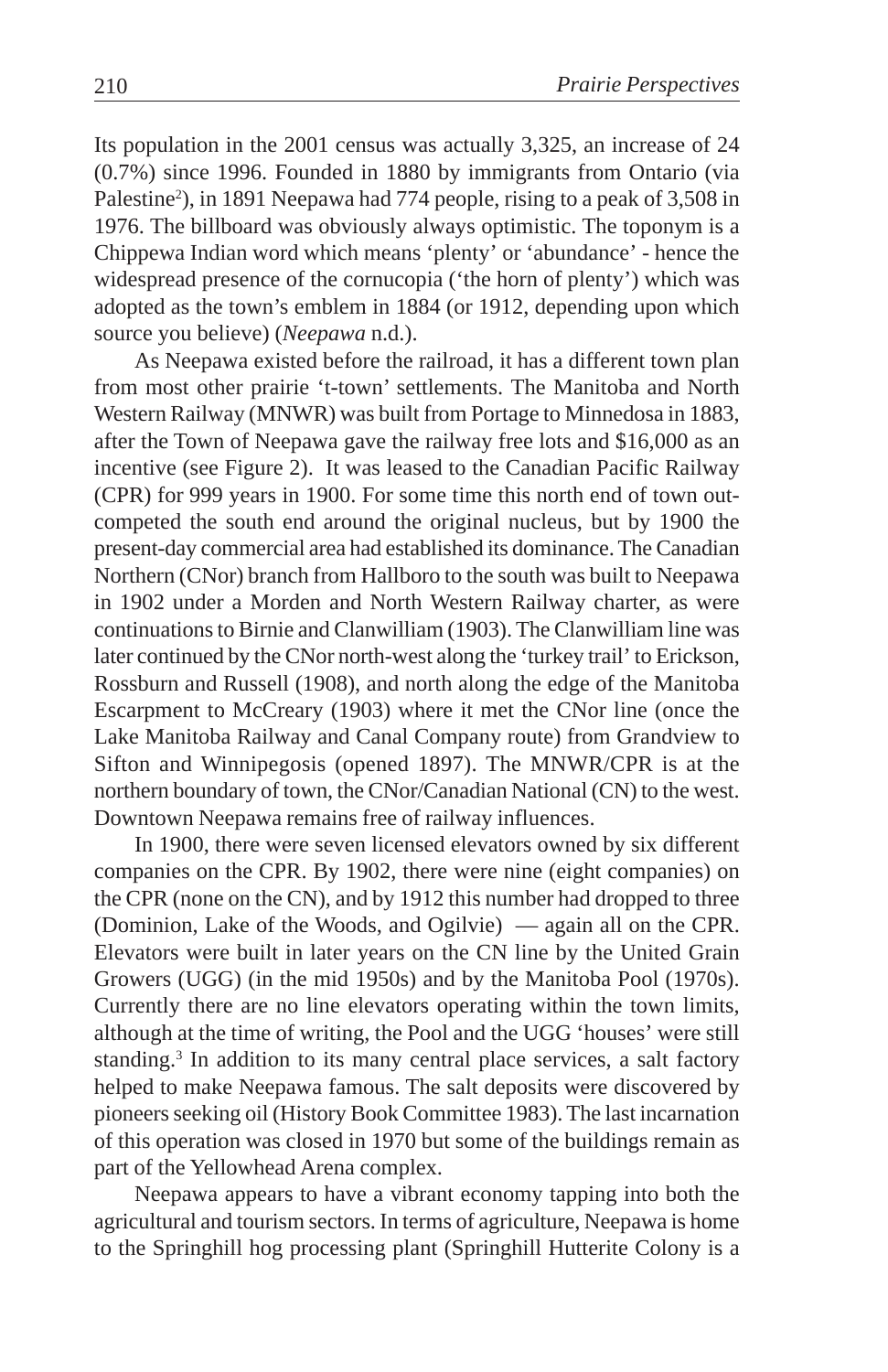

*Figure 2: Railway lines in South-West Manitoba, 1922 (Source: Tyman 1972, 53).*

few miles to the north-west) and Neepawa Food Processors, a division of Champ Food Systems Limited's Hatchery and Farm Division that specializes in "Quality Day Old Chicks" (15-20 day olds). The hog plant is located on the eastern edge of town; the hatchery is located one block south of the Chicken Delight and Chicken Corral restaurants that are located on the Yellowhead Highway. Neepawa is also home to the main office of the Whitemud Conservation District. Its location on the Yellowhead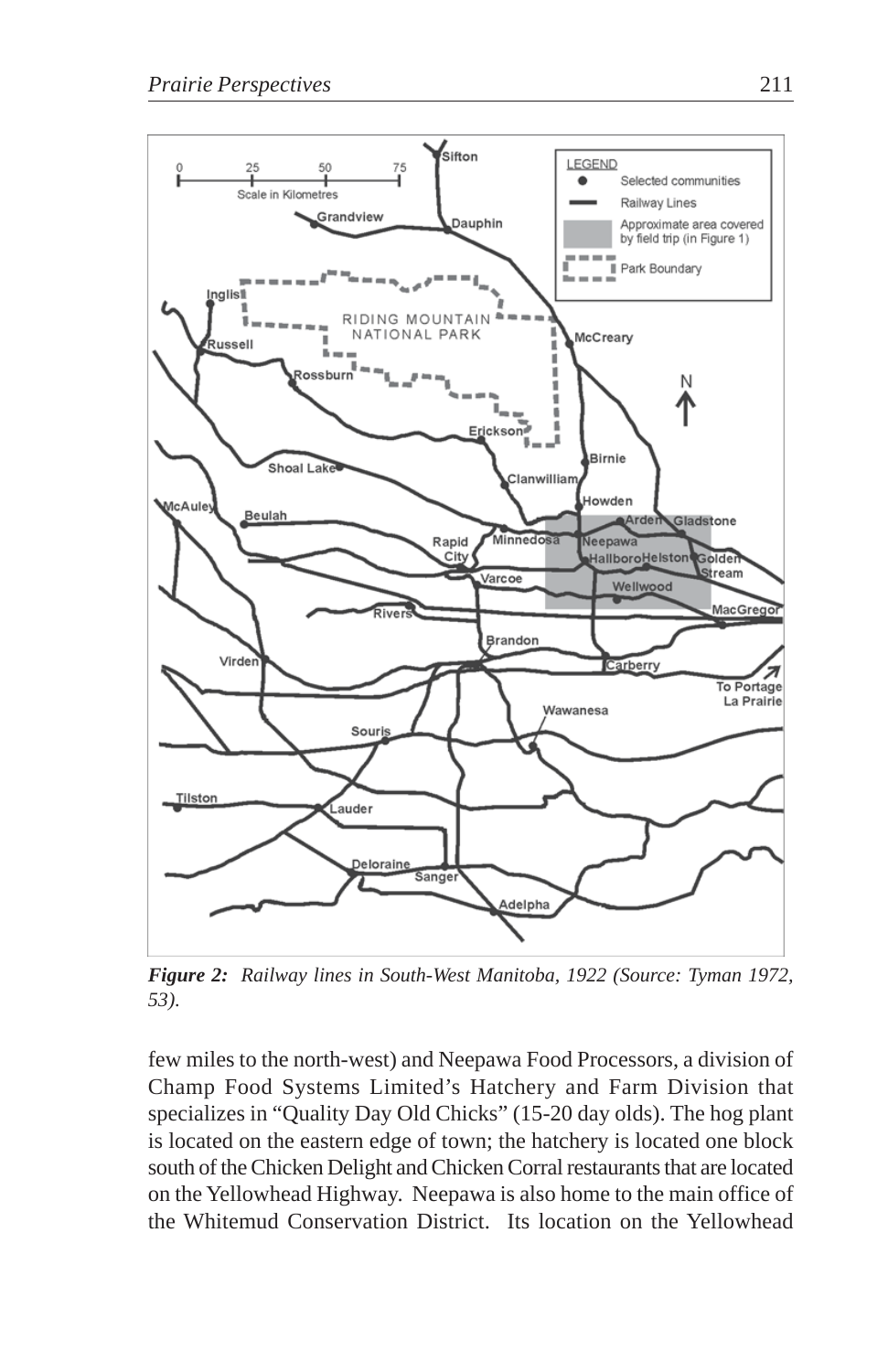Highway has provided Neepawa with tourism and travel benefits. Most prominent is the recent opening of a McDonald's Restaurant – an outsized function for a community of this size.

Neepawa is famous for its Margaret Laurence connections, with her house (she lived in it for some time) open as a museum, and with 'The Stone Angel' a landmark in the very well kept cemetery. The latter is located on the grave of John Andrew Davidson, one of the founding fathers of Neepawa (the other was Jonathon J. Hamilton). Also take a look at the "Beautiful Plains County Court Building" on Hamilton Street, constructed in 1883 and nicely preserved and conserved. It was designated as a provincial historic site in 1982. South-east of town is Lake Irwin, a 1950s PFRA water-provision project, now a recreational/cottage area. The Beautiful Plains Museum is a converted train station located along the main rail line just north of McDonald's.

From Neepawa, the tour heads west along PTH 16, the Yellowhead Highway, past a lumber yard (Prairie Forest Products Ltd.) that all but obscures its original use as a World War Two training field (which is 1282 feet above sea level). As the Neepawa town boundary is crossed, the tour enters the R.M. of Langford. About five kilometers west of the town centre is the first cairn on the trip: "Stoney Creek School Division #133" to mark the location of a school site that existed from 1881 to 1950. Its opening predated the railway, which came in 1883. The site of an old Drive-In movie theatre is to the south.

#### **(Km 6.5) — Great Plains Interpretive Centre (GPIC)**:

In the late 1990s there were attempts to build a tourist destination point for Neepawa. The GPIC has not yet got off the ground. The land has been purchased but its location was not the original choice. It had been hoped to have it closer to Neepawa. A business plan has been produced, and the provincial government and other sources are being asked for funding. The attempt to develop this centre is an illustration of the local desires to diversify from the traditional agricultural economy.

# **The Road to Brookdale**

At kilometer eight, we turn south along provincial highway 464 and enter the little known area between the Trans Canada and Yellowhead Highways – the focus of this field trip. At this point the land slopes gently from west to east. Later in the trip, as we head towards Arden Ridge, it drops more rapidly before reaching the floor of glacial Lake Agassiz where the ground becomes more level once again.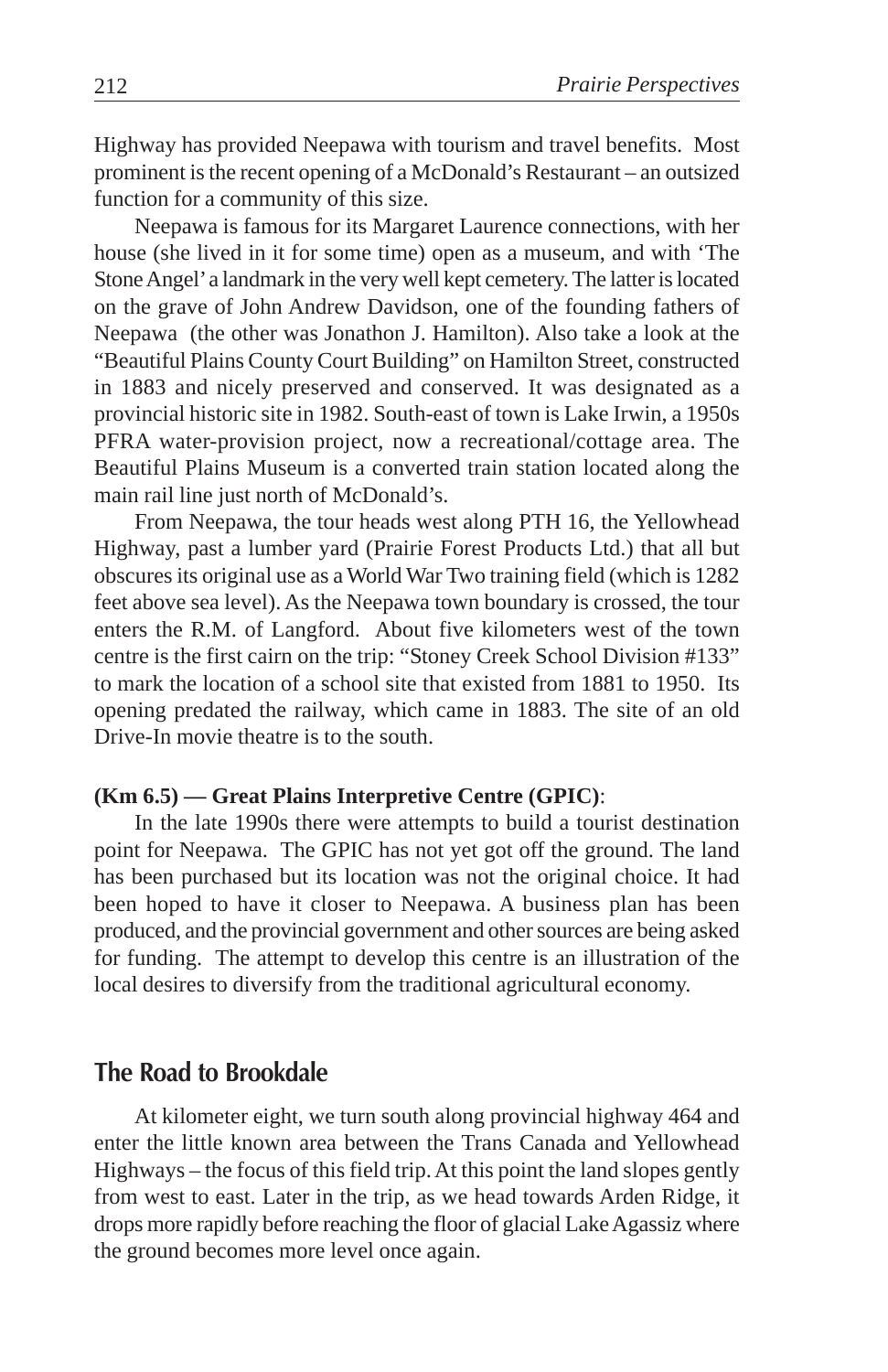#### **(Km 19) — Mentmore (26-13-16-W):**

Located on the Western Extension Railway (WER) that was opened from Hallboro (on Highway 5 between Neepawa and Carberry) to Beulah (south-west of Shoal Lake) in 1911. Eastwards it connected through Carberry Junction and Muir (Canadian Northern) to Portage. We will cross the abandoned line again at Helston. The WER company was amalgamated with Canadian Northern in 1903. The station (Mentmore) was apparently named by the owner of the site, who thought his home "meant more"!! However, the first elevator was not built until the late 1920s (by the Manitoba Pool). This was the only elevator company represented at this point. An elevator still stands and is used by a local farmer ("Drayson Bros. Ltd. Feed Service"). This stretch of the line (Hallboro to Beulah) was closed in 1978. The elevator annex was moved by road to Franklin in 1980 and attached to the Pool elevator in that settlement. The hamlet of Mentmore (at 1337 feet ASL) had a population of eight in 1941 and nine in 1956. It had however, a post office, a short-lived grist mill and several other central place services (Channon and Morrison 1972).<sup>4</sup> No more recent population data has been found for Mentmore but you can draw your own conclusions!

We continue south on 464 crossing from Langford R.M. into North Cypress R.M. about one mile north of Brookdale (this boundary is part of the Fourth Base Line). Note that further down the road, just north of Brookdale, is "Sunnyview U-Pick" an example of on-farm diversification of activities. While strawberry production declined by 24.3% in Manitoba between 1996 and 2001, Saskatoon berry production increased by 43.8% over the same period, further illustrating the degrees of change in diversification initiatives.

#### **(Km 28) — Brookdale (26-12-16-W):**

Brookdale (1279 feet ASL) is located at the junction of highways 464 and 353 on the now abandoned railway line that was the Varcoe Branch of the CPR. It was one of two branch lines (the other was the WER/CNR Neepawa/Rapid City Subdivision) that ran east-west between the CPR's Minnedosa Subdivision (through Neepawa) and the main CN line (once the Grand Trunk Pacific (GTP) 'alphabet line'). The Varcoe line branched off from MacGregor on the CPR mainline in 1901. It reached Wellwood that year, Brookdale in 1903, and Varcoe in 1905. Varcoe was on what had been the Great North West Central Railway from Chater to Hamiota (opened 1890). Varcoe was situated just to the west of the current Brandon-R.M.N.P. highway (PTH 10). It was named after an early settler. A local brook was the origin of the toponym 'Brookdale'. As will be seen, these naming practices were fairly typical of the region. The Wellwood to Varcoe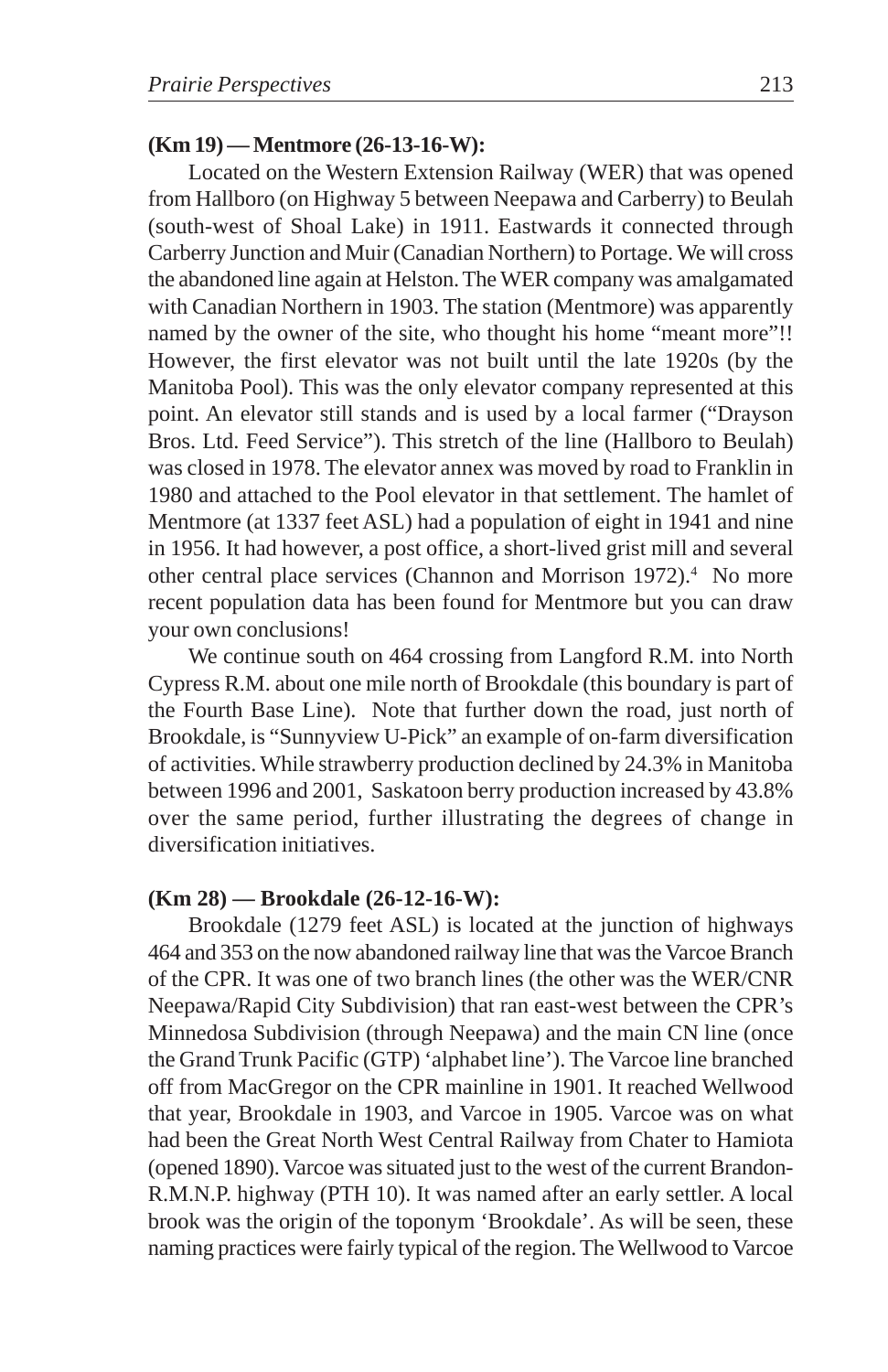section of this line (and thus the Brookdale siding) was closed in 1978. The MacGregor to Wellwood stretch had gone in 1975.

 Brookdale has never been a large settlement, but as a result of its community spirit and its all-weather road connections it has survived as a village (Channon and Morrison 1972). Its peak (known) population was in 1956 (156 people) but it was likely larger in earlier days. It declined after 1956, reaching a low of 76 in 1981, but has since grown to just under a 100. Its community centre/curling rink, school, relatively good roads, and centrality, probably explain this success. Brookdale has a mixture of long-term residents and Brandon commuters. The town used to have many services, including a brickyard, but now has only a few. Still in operation are a small convenience store that also acts as a postal outlet and an elementary school. The community centre was built in 1979 on the site of the former school (1927-1971). In addition to the "Good Neighbours" centre, there is a complex which houses a community hall, two pad curling rink, and a small arena that is used officially for minor hockey only.

Brookdale has had a variety of elevators over the years. In 1912, Brookdale had two elevators, one owned by the Lake of the Woods Milling Company and one by the Grain Growers Grain Company (GGG Co.). Lake of the Woods had one of the major lines of elevators in the southern prairies, gathering good quality grain for its milling operation in Keewatin. Sir George Stephen and William Van Horne were among its original shareholders. It was torn down in 1947-48. The GGG Co. was a farmer owned company set up to help combat the major line elevator and milling companies. Its elevator had been purchased from the Manitoba Elevator Commission (MEC) (the second government owned utility after the Telephones) in 1910. It had been built in 1902 and sold to the MEC by the Carberry Elevator Co. in 1910 for \$5,369, and was bought by the GGG Co. for \$6,142. The GGG Co. later formed the basis of the UGG. The Pool elevator was built in 1929. As of 2002, the old Pool elevator was owned by a local farmer ("J.R. Jones Farms"), and the United Grain Growers (UGG) structure appears to be abandoned. But there still remains, on its original site, one of the few extant 'flat warehouses' that predated most elevators in Manitoba. Unfortunately this structure is in poor repair and may not survive much longer. Rings for hitching the horses that drew the grain wagons can still be seen. The foundation of the octagonal CPR water tower can be seen at the east end of the village.

As is common in prairie settlements, the local cemetery is located out-of-town, about a quarter of a mile south on 464. Nearby is an old railway station moved in about five miles from Ingelow (the 'I' on the Grand Trunk Pacific/CNR alphabet line). It was meant to be the marital home of a young couple but they divorced before refurbishment could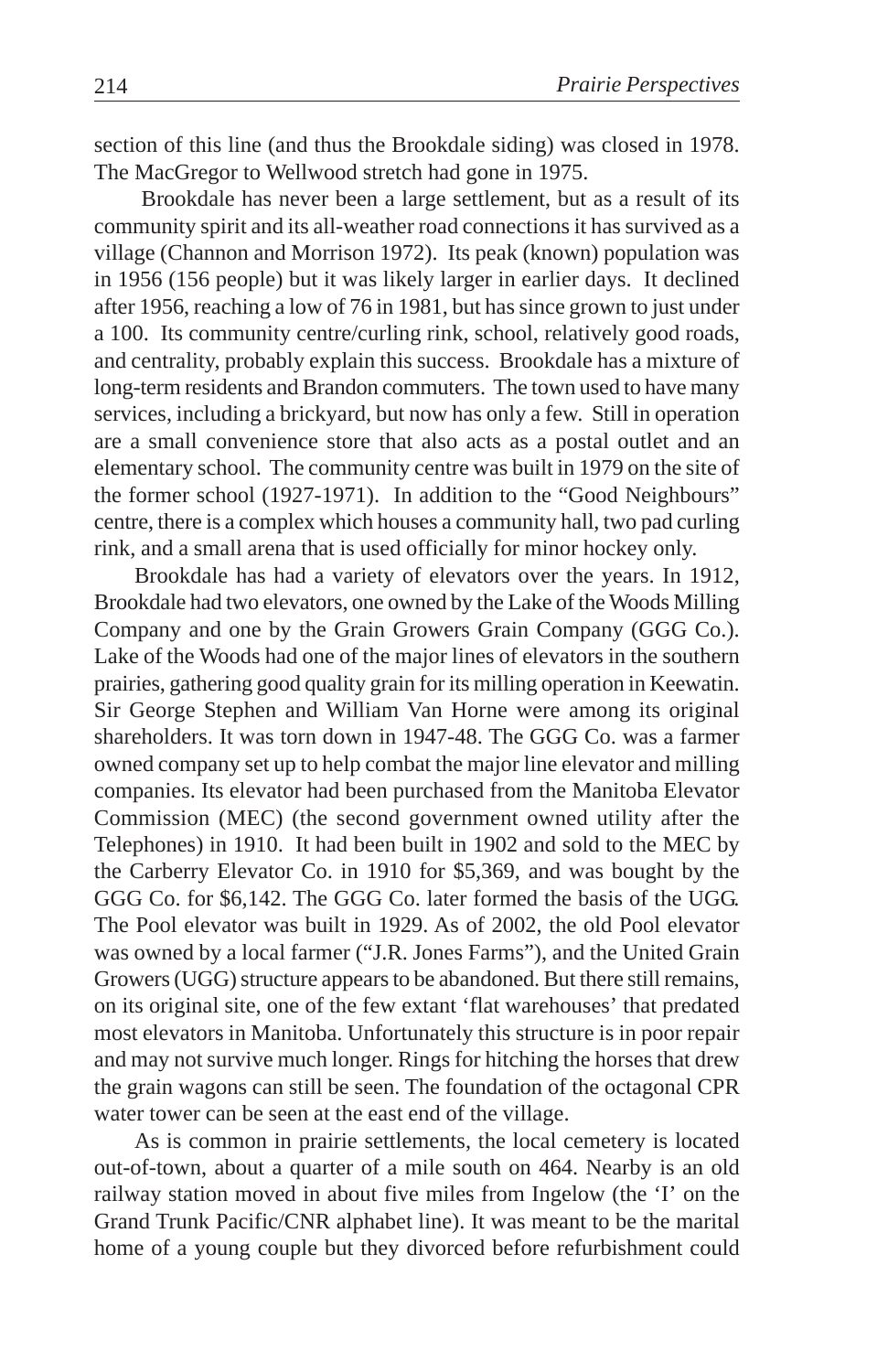take place. The mother of one of them now owns it but lives elsewhere. Although there have been a number of requests, it is not for sale!

# **The Road to Arden Ridge**

We now go east on provincial highway 353 (which now bypasses Brookdale, once having cut through town) past a succession of changing agricultural landscapes, which in part reflect a variable physical environment. Millet is one of the first alternative crops seen. We also pass a horse stable operation. While Ayerst Organics in Brandon has been instrumental to the burgeoning PMU industry, the total number of horses and ponies in Manitoba declined by 8.7% between 1996 and 2001, whereas the Canadian total increased by 3.8% (Statistics Canada 2002a). East of Brookdale, near Oberon, is a unique abandoned farm. A local resident indicated that the two-story barn with windows (less the panes) was a chicken operation. At 30-12-15, a small farm with oddly designed outbuildings represents failed diversification into the ostrich industry. A further attempt into the hog sector (400 hogs) also failed. The farmhouse is an old railway building that was imported from Oberon. One mile north (32-12- 15) is an expanding hog farm, currently housing 2,600 hogs with turnover three times per year. In contrast to horses, hog production increased by 42.9% between 1996 and 2001 in Manitoba. Sows and gilts for breeding increased by 62.4 % over the same period, double the national rate of increase (Statistics Canada 2002b). The barley is grown for feed on the farm, whereas all other feed comes from other sources. While barley is an important component to hog feed, actual production of barley actually fell by 25.2% between 1996 and 2001.

#### **(Km 36) — Oberon (29-15-12-W):**

The settlement was originally named Boggy Creek and later McKenzieville after a prosperous early landowner (Adam McKenzie), known as 'Manitoba's Wheat King'. Also a wealthy landowner in the Arden area, he once took 32 carts of flour to Edmonton, taking two months to cover the 1,500 kilometres but making enough profit in the process to buy 12,000 acres around Oberon. The hamlet (at 1,278 feet ASL) was renamed Oberon in 1905 after the local post office, itself named after a town in North Dakota – which was named after the fairy king in Shakespeare's *A Midsummer Night's Dream*. Also located on the Varcoe branch, Oberon lost rail service in 1978, but the elevator remains and is used by a local farmer. Once having a G.B. Murphy elevator<sup>5</sup>, this site was an Ogilvie Flour Mills elevator point until this company's elevators were taken over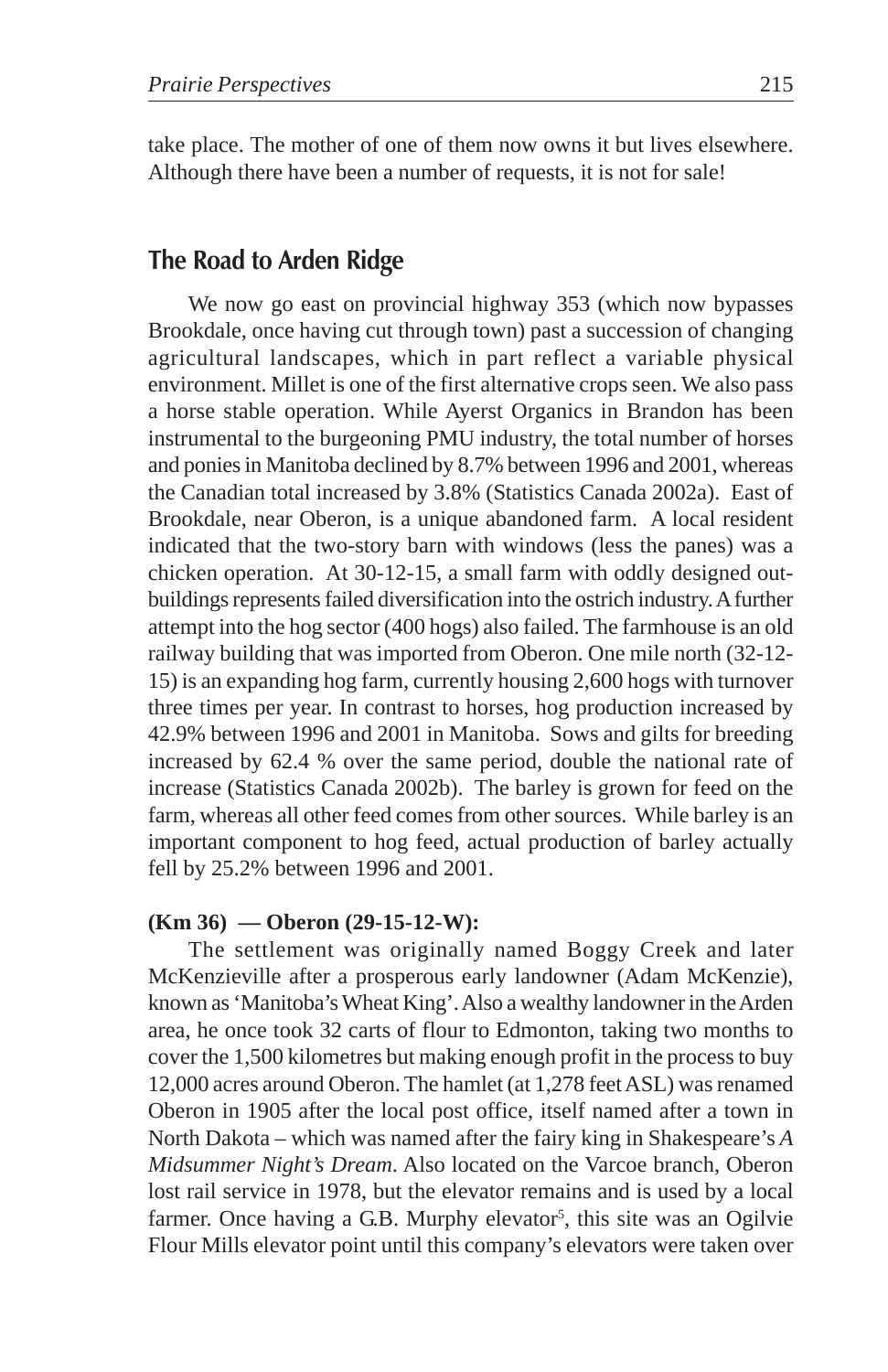by the Manitoba Pool in 1959. There were 23 people in Oberon in 1951, and 5 in 1966. No more recent population data exists for the settlement. There are presently three occupied dwellings, the abandoned elevator and a deserted store, and a welding shop (Arctic Welding) that is in operation.

We continue east on '353' (which also now bypasses Oberon) and skirt the northern edge of North Cypress R.M. Three and a half miles east we cross (but can no longer distinguish) the route of the old CN rail-line that ran north-south connecting the Carberry area lines with those around Neepawa. This particular stretch ran from Carberry Junction to Brandon Junction (on the CN line south of Carberry) and was opened by the Canadian Northern in 1905. The section from the CN line to the south, to the CN mailine ('alphabet line') still operates. The townsite of Munroe (named after the local landowner John Munroe) once lay one mile to the north, but little is known about this place. It does not appear to have ever had a siding or an elevator.

#### **(Km 49) — Wellwood (28-12-14-W):**

The pre-railway community was named after a Presbyterian Minister/ School Inspector in the early 1880s when postal service came to this area. The name was transferred to the railway point after the CPR line arrived in 1901. The line was closed to the east in 1975 and to the west in 1978. Two elevators were built in 1901, a 'Western' and a 'Winnipeg'. These were both sold to the MEC in 1910, were dismantled and rebuilt into one elevator in 1919. This new structure (which also included materials from a Binscarth 'Canadian' elevator) was leased to the UGG that bought it in 1924 for over \$28,000. The UGG elevator remained in the community for some time after abandonment and was used by local farmers/businesses, but was eventually dismantled. Wellwood's population was 97 in 1957 and 69 in 1966, but has steadily dropped since that time. It may now be between 50 and 60, but it still functions as a social central place for the local region.

At present there is a community hall and large auto salvage operation roughly located on the old elevator site. Beyond these features, Wellwood stands ubiquitous to many prairie communities - an abandoned hotel and garage, and monuments to where a school (1919-1976) and church (1881- 1985) once stood. While the ball diamonds are no longer in use, the curling rink on the same site appears to be.

Leaving the hamlet of Wellwood and continuing east toward the Arden Ridge, we descend about 200 feet and pass through deltaic deposits (the Assiniboine Delta into Lake Agassiz) that are part of the flight path of pelicans and other migratory species and include conservation district projects. An area with many dissected sand dunes, this marks noticeable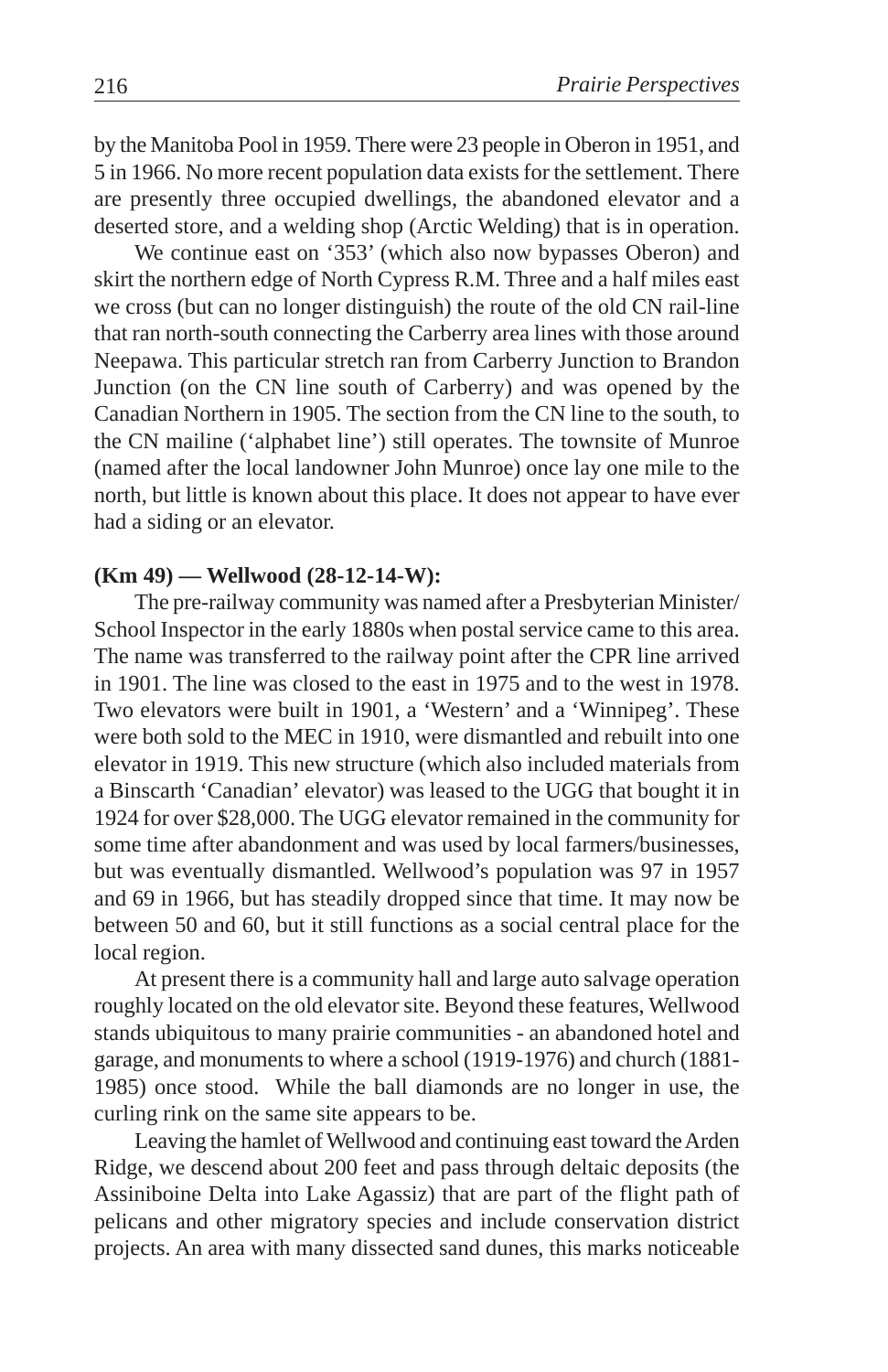land use variations including community pastures, shelterbelts, grazing land, crop land, livestock operations and even the local dump servicing Brookdale, Wellwood and Fairview. Coming to a T-intersection we begin traveling on one of the relatively few prairie-surveyed roads that does not conform to the section-township-range survey system.

Provincial Highway 352 is known locally as the 'Ridge Road'. Just south of this intersection is a unique operation, "The Penfolds-Oakwood Grange - Breeders of Traditional British Livestock". Originally from England, with stints farming in Nova Scotia and Saskatchewan, this family operation is home to rare roosters and chickens, sheep, a 'guard' donkey, and beef cattle. Traveling north from the T-junction along '352' there are numerous flooded creeks and wet areas - mostly resulting from beaver activity.

### **The Road to Gladstone**

#### **(Km 68) — Edrans (35-12-13-W)**:

Edrans and Highway 352 are located on the Arden Ridge of glacial Lake Agassiz - one of "Manitoba's Scenic Secrets", according to Neepawa author Bill Stillwell (1997). This beach ridge was formed about 12,000 years ago and is also referred to as the Campbell Beach. It can be traced north to the Swan River area. Edrans (1,073 feet ASL) was the next elevator point east of Wellwood. It was named after an estate in Ireland from where the original landholder originated. Never a large settlement, it had 25 people in 1986 — the last date when data is available — but this seems unlikely today. The Varcoe Subdivision was built through here in 1901, and the line was closed in 1975. A Western Canada Flour Mills (WCFM) elevator was located here during the early years, but it was unlicensed by 1916 and gone by 1919, and has never been replaced. The look of the surrounding countryside (and its current land use) reinforces a supposition that this is not important grain growing country, and its proximity to Firdale (the 'F' on the GTP line) and Helston (on the CNor) did not help its profitability as an elevator point.

More than most settlements to this point in the fieldtrip, Edrans has elements of both abandonment and lack of prosperity (past and present). In addition to abandoned homes and an abandoned outdoor hockey rink, Edrans does have a community centre that is still in operation. Unique though is the "Edrans Church" that now operates a K-12 school with a total of 28 children. In operation for four years, members of the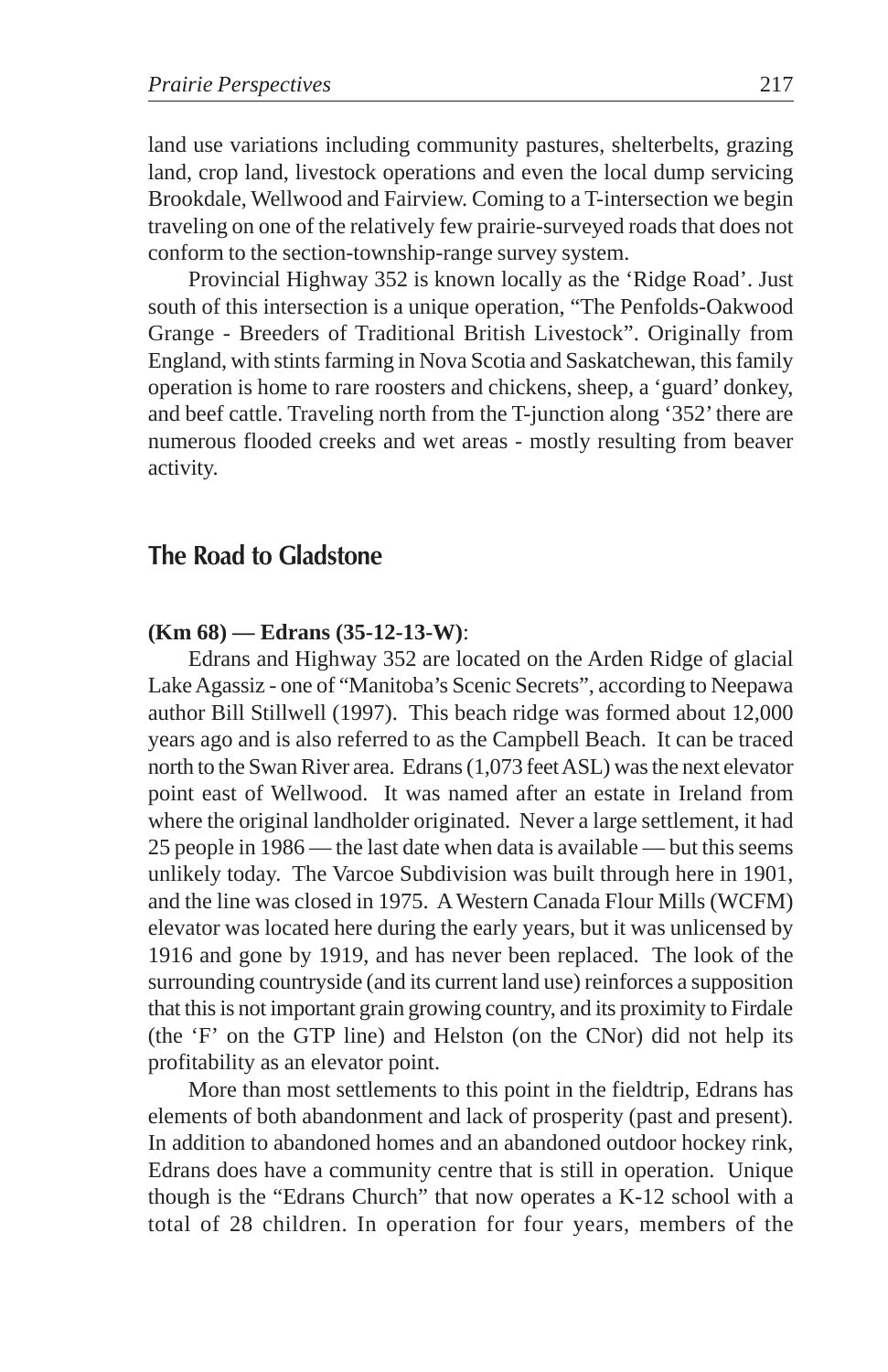congregation practice the Charismatic Faith. The community cemetery is located just north-west of the townsite, with another old church building associated with it. The cemetery is on the beach ridge, which provides easy digging and good drainage to a number of such cultural landscape features as it wends its way north-west. The R.M. boundary of Lansdowne (which is also part of the Fourth Base Line) is crossed just after we pass the cemetery and Edrans Community Chapel. North-west of Edrans (in Lansdowne) is a large community pasture.

North of Edrans, we pass the "Midnight Rodeo Company", a travelling rodeo company that taps into the small country fair market. They 'grow their own' bucking horses and transport the complete show to their customers. The owner began life as a rodeo participant and went into management in the twilight of his active career. In the off-season, activities convert to trucking general goods. Note the bison on the east side of the roads. Family pets!

#### **(Km 80) — Lobbville (28-13-13-W):**

This place was also on the WER/CNor line from Portage to Beulah. There is little recorded evidence of this settlement - other than on a map in *The Lansdowne Story* (the history of the R.M.), and the discontinued 1:125,000 'Neepawa' topographic sheet, and its name has slipped from local usage (McKenzie 1967). It doesn't appear to have been much more than a stopping point (probably a 'flag stop' and maybe a siding) on the railway as it crossed the beach ridge/road. It appears to have been named for the Lobb family, local farmers. No Lobbs appear on the current tax rolls of Lansdowne R.M., but there were once many in the Lobbville-Helston area. West of Lobbville, is Hummerston (22-13-14-W), which was once a grain shipment point named for its first shipper. It no longer exists, and is not on this tour, but this sandhill area is now the site of a community pasture, and is said to be another of Manitoba's "scenic secrets" (Stillwell 1997).

#### **(Km 81) — Sinclairville (32-13-13-W):**

Sinclairville was another early community based upon a school district (No. 2063) that was organised in the home of local farmer John Sinclair. The school was built on the Ridge Road. It was closed in 1966. No obvious trace remains of this community (and the name is no longer used locally) other than a cairn commemorating the school. We turn east one mile south of the Sinclairville school-site and go down the ridge side (about a sixtyfoot drop from the near eleven-hundred foot height of the ridge) towards the Agassiz lake plain along a section road.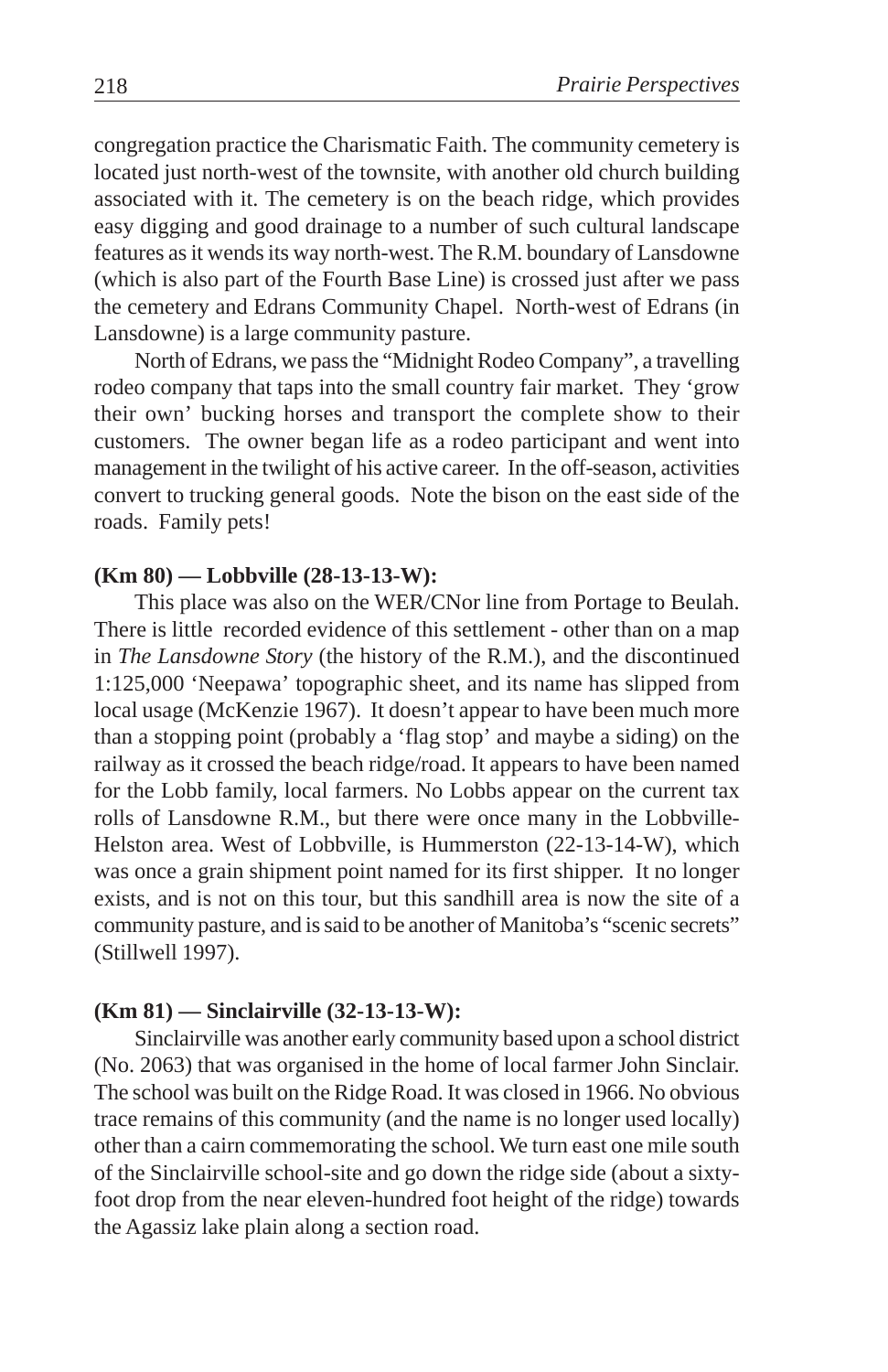#### **(Km 88) — Helston (25-13-13-W):**

Originally known as Berton, and founded in 1902 as a CN siding, the name of the community (at 992 feet ASL) was changed in 1924 and now commemorates Helston, in Cornwall, England. The School District (No. 1912) was named Berton until amalgamation. Helston is bisected by the Lansdowne-Westbourne R.M. boundary. Students went to a school in Westbourne before Berton School was opened in 1918. In order to interpret Helston, one needs to examine the monument/cairn just south of where the railway once ran, as it includes a map of the community as it once was. The old "CPR Red" Manitoba Pool elevator (c. 103,000 bushels capacity), while abandoned, has been maintained and appears in good structural shape, although this first impression apparently masks all sorts of problems. It is now owned locally, but is for sale. You could pick it up for about \$1,000, with the land around it costing you \$2,500 on top. Gordon Lariviere, an (Alberta-based) elevator expert rates this structure in the "top ten" for contemporary Manitoba (Lariviere various dates). Helston had a population of 41 people in 1956, and 31 in 1966. It seems likely to have dropped considerably more since that date. The railway line was closed from Muir to Helston (eastwards) in 1978 and from Helston to Carberry Junction (westwards) in 1975.

The cairn in Helston, located at the site of Public School #1912, includes a map of the former hamlet that indicates that at one time a railway station, manse, skating and curling rink, school, community hall, post office, store and 10 houses once stood. The cairn does not include a church, however, one possible explanation is a cairn for Knox United Church that is located 6 km east of Helston. This church apparently existed before Berton was founded, and may have served a large local region.

### **(Km 100) — Silver Stream Cairn (35-13-12-W) (N.B. Mayfeld 23-13- 12-W**):

As we proceed deeper into Westbourne R.M. we reach Silver Stream/ Mayfeld, about five miles east of Helston (and just above the 925 foot contour). The site also has a cairn with a map illustrating where a train station, ice rink (1950-1969), school (closed in 1969), Orange Lodge, elevator, and post office once stood. The cairn appears to be located just over a mile north of the actual site of the settlement of Mayfeld (given the location of the former CNor railway), although no clear indication is given of such on the monument. A small flat warehouse (6,000 bushel) in the townsite was owned by W.H. Squair, and then operated (possibly after conversion to an elevator) by Wiley-Low until 1925, one of the companies that managed to profit from the mismanagement of the Manitoba Elevator Commission - although this structure was not an MEC house. The latest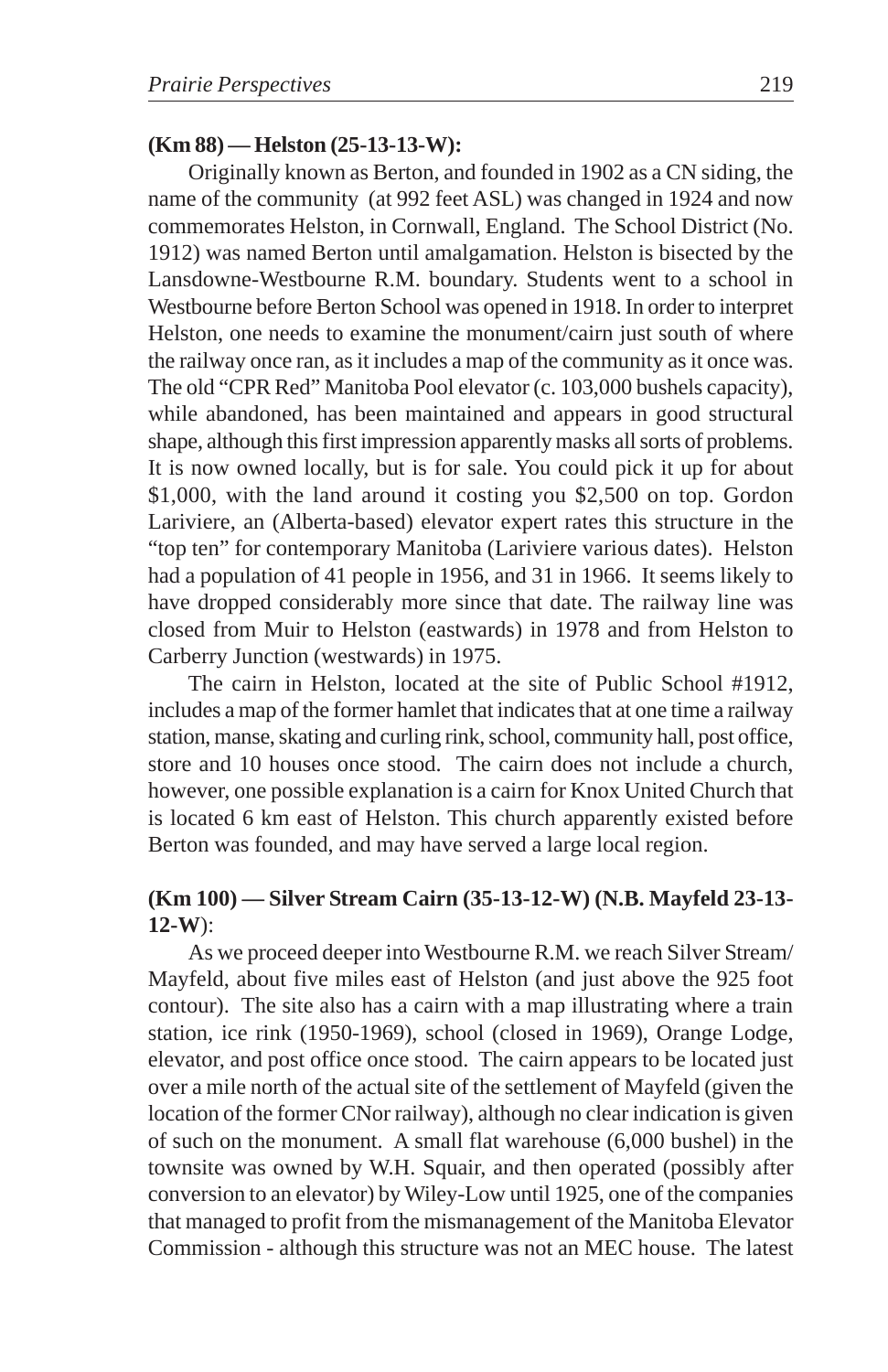1:250,000 map calls the settlement Mayfield, the 1:50,000 Mayfeld. Most other sources term it Mayfeld, after an early settler (John Mayfeld). About four miles south-west of Mayfeld there used to be a water tank for the steam engines. Many early settlements were located by geometry rather than environment principles, while water tanks were built where water could be found.

#### **(Km 109) — Golden Stream (35-13-11 and 33-13-11-W):**

There are two monuments denoting Golden Stream. A school cairn located at 35-13-11 W indicates the structures that once stood at that location: a log school (1873), one room school (1895), modern frame school (1949), and the school's closure in 1968. The actual site of the community of Golden Stream (33-13-11-W) includes an abandoned rail line and siding, a church, an occupied home, and a cairn containing a mixed historical inventory as it indicates that the community was once home to a CN station, elevator, Sears store, church, blacksmith shop, store, post office, and a school that appears to be located south-east of the community roughly where the school cairn is located. Can we presume that the Sears outlet and blacksmith shop were not in operation at the same time? Golden Stream (at 888 feet ASL) had a small (10,000 bushel capacity) non-line elevator (owned by P. Broadfoot) in the early nineteenteens. It was on the CNor line from Portage via Beaver to Gladstone that was built in 1902. The house was sold to Wiley-Low in 1916 and then to Federal Grain (along with the rest of the company) in 1932. It was located just north of the contemporary main road. It was rebuilt/replaced by a larger structure at some point after the Federal takeover. The CN line is still open but the elevator has now disappeared (probably after being bought by Manitoba Pool along with the other Federal houses in the province in 1972). By 1972 Golden Stream had become "too small to classify" as a community (Channon and Morrison 1972, 13).

#### **(Km 121) — Gladstone (14-11-W):**

Turning north, we travel to Gladstone (at 892 feet ASL it is a hundred feet lower than Helston). A pre-railway town (the first settlement west of the old parishes), and one of the oldest in Manitoba (dating to 1871), this settlement was first known as Third Crossing (for Red River carts on the Whitemud River) and later as Palestine (for the bounty of the 'promised land') (Morton Fahrni and Morton 1946).<sup>6</sup> Its location on the Whitemud has caused it some problems over the years. After the village was incorporated in 1882 the town fathers got ambitious and named it for the British Prime Minister, W.E. Gladstone. The CN line from Golden Stream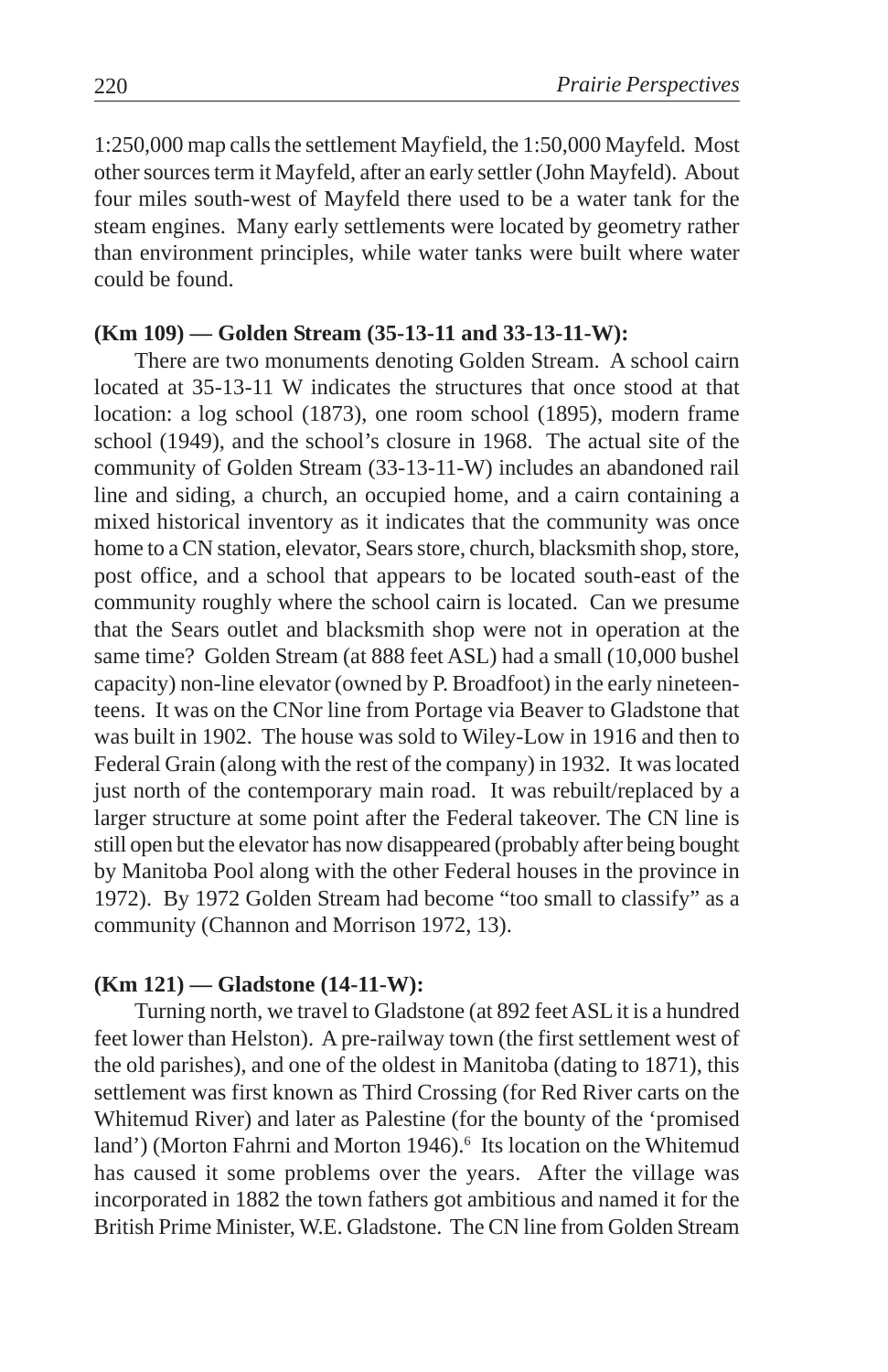to Dauphin passes through town, as does the CPR line from Portage to Neepawa. The latter was originally the Manitoba and Northwestern Railway. It had been hoped that the CPR mainline would pass through the town, but it went south and so did many of the hopes of the early inhabitants of Gladstone who had incorporated nine square miles into the settlement in 1882. Before the railroad arrived, the S.S. St. Boniface plied the Whitemud to Third Crossing but this didn't survive for long. The Westbourne and North Western Railway, later becoming the Portage, Westbourne and North Western, then the Manitoba and Northwestern, reached Gladstone in 1882 - after the owners of the railway received a 'bonus' to stop them by-passing the settlement. This bonus, in addition to the boom and bust cycles of the time, led to severe financial problems for the town in its early years.

The town has had a variety of elevators over time, but currently no major company operates in town. Our Alberta expert has termed the old UGG structure (part of the defunct flour mill) the "ugliest elevator in Manitoba" and it is hard to argue this point. Gladstone had 883 inhabitants in 1881, but the number dropped soon after and did not regain this level until 1956 (882). Its size then fluctuated, peaking in 1976 at 976. Since then it has dropped to 848 (in 2001). This represented a decline of 8.5% from 1996. It is the largest settlement in Westbourne R.M. North of Gladstone is the Big Grass Marsh, a stopping place for over 200,000 waterfowl in spring and fall – and thus a favourite place for hunters. It is another of Bill Stillwell's "scenic secrets" (Stillwell 1997).

### **The Road to Arden (with a few diversions)**

We now turn westward along the Yellowhead Highway (#16) and start heading uphill again. A few miles west we turn north to see some other changing landscapes. This gravel road marks the 1870 boundary between the Northwest Territories and Manitoba (the 'postage stamp province').

#### **(Km 133) — Keyes (36-14-13-W):**

This settlement (at 975 feet ASL) was originally known as Mosquito Lake (be warned) and later Midway as it is located midpoint between Portage la Prairie and Minnedosa. The Keyes family (from Ontario) was dominant in this area with farmland, stores, and the post office, and in 1900 the settlement was renamed in honour of William Keyes. The settlement had a number of services, including an Ogilvie elevator, a station - with the 'best kept grounds' on the CPR for several years running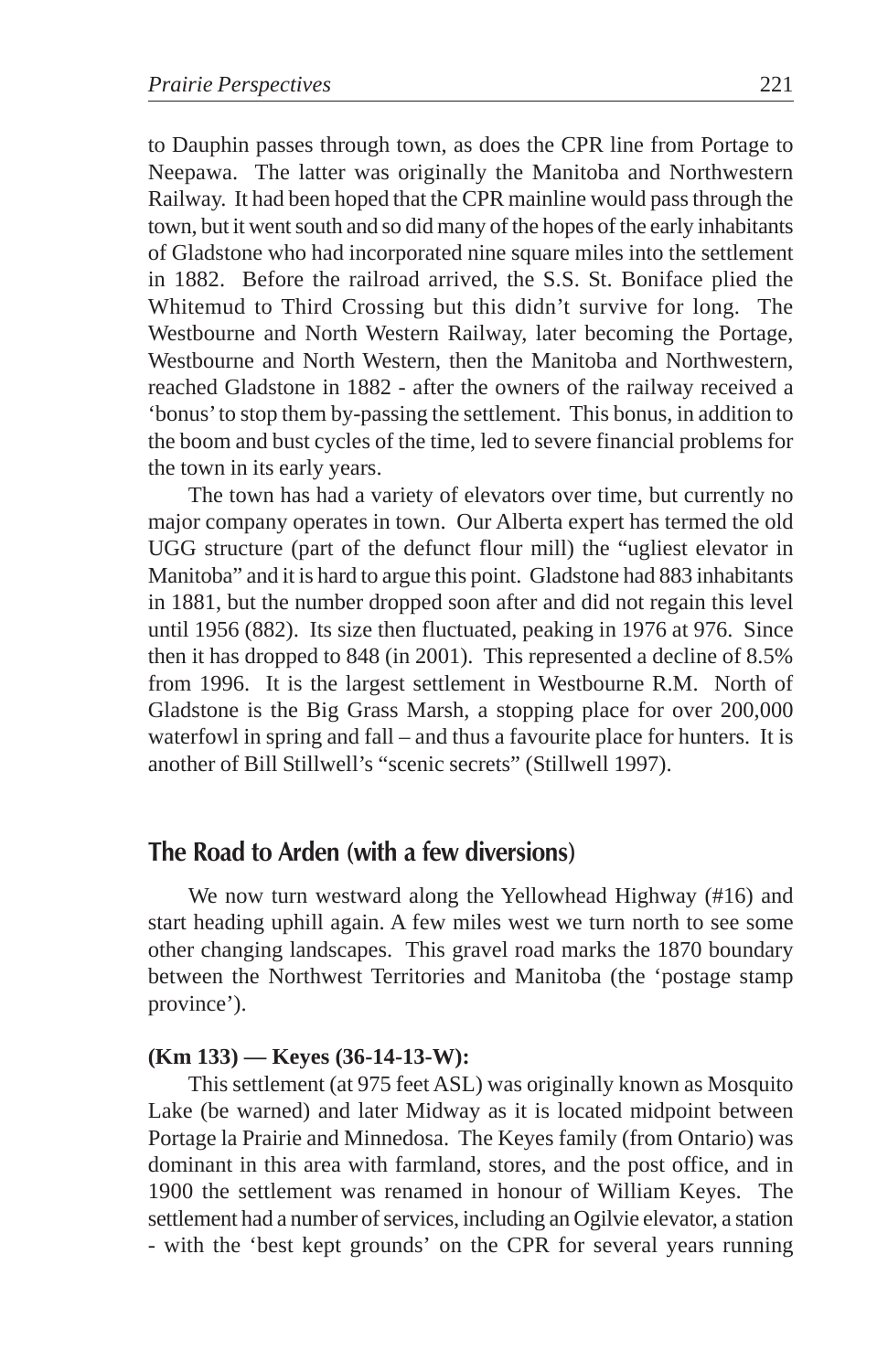(McKenzie 1967) - a school, two blacksmiths, and at least two churches. Lord Strathcona apparently helped to fund the local Church of England building (giving land and money). It is uncertain how much land he owned in this area or why but it is known that he also had four sections south of Lobbville (McKenzie 1967). A stake near the post office used to mark the fact that Keyes was at the north-west corner of the original 'postage stamp province' of Manitoba. Today it is just inside Lansdowne R.M. There are currently two occupied dwellings and an abandoned home. The abandoned siding also remains. We continue north and west along section roads, passing the now invisible site of Twyford School (3-15-13-W) that closed in 1951 (and amalgamated with Arden S.D.). Riverside Hutterite Colony, located near Arden, owns land throughout this area.

#### **(Km 150) — Arden (13-15-14-W):**

The Carleton Trail, its best-known local name, was one of the Indian trails that connected the prairies together for trading purposes. In the late nineteenth century it ran from Fort Garry to Prince Albert, SK, passing a few miles north of Neepawa. It was also used by General Middleton in 1885 to reach Batoche to attack the Metis. It became the main route for supplies for this part of Manitoba before the railways arrived. It made use of the Arden Ridge, as did the Manitoba and North Western Railway (now CPR), in its search for a crossing point of the Whitemud River on its way to Neepawa. The Whitemud River, located just west of town, is diverted considerably from what might have been its path along the Arden Ridge. It eventually cuts through the beach ridge near the Yellowhead Highway. The ridge is also the site of a number of Indian burial mounds, although little evidence of these remains. Other beach ridges that run parallel to (but lower than) the Arden Ridge include the Robbins Ridge, the Rose Ridge and the Purple Ridge. Sloughs and meadows lie between the ridges, forming excellent pastureland.

The origin of Arden's name is in dispute, but probably commemorates Arden in Yorkshire (UK). In its early days Arden was quite the central place. Arden (between 1,050 and 1,100 feet ASL) once had a bank, a flour mill (burned in 1908), a lumber mill (destroyed by a flood on the Whitemud River); there was also a local cheese factory (15 miles out of town and out of business by 1905) amongst its services. Reflecting the spirit of the time, Arden banned nude bathing within the village limits in 1908. The land for the local cemetery was given to the town by a (Scotsorigin) farmer, who with great foresight retained a block for his own use. There were stockyards and stables in the settlement, Methodist, Anglican, and Mennonite Churches, schools, various fraternal societies, and several recreational groups. There was also a mink ranch — not uncommon in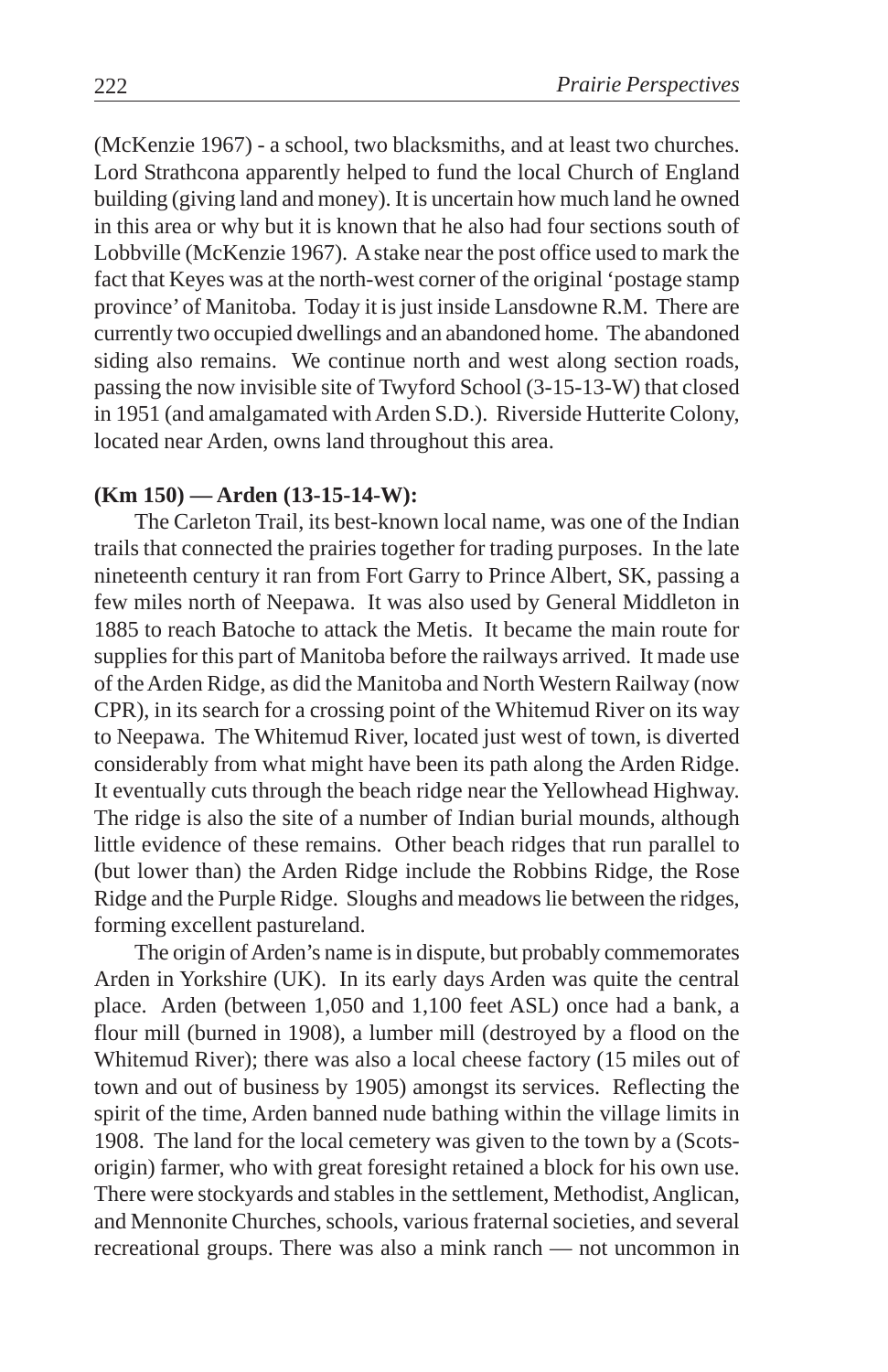this area. Gravel has always been a major source for mining in this part of Lansdowne R.M. In 1900, there were five elevators in Arden (including the flour mill's structure), two owned by Manitoba Milling, and one each by Lake of the Woods and the Northern Elevator Co. As Arden's centrality declined, the number of elevators was reduced to two in 1912 (Lake of the Woods (LofW) and Western Canada Flour Mills (WCFM)). When the Pool entered in 1926 there were again three, but eventually the Pool took over WCFM (1940) and LofW (1959) and integrated these structures into its Arden operation. The current house was purchased from the Pool by a local group, the Canadian Organic Commodity Marketing Co-op. You may notice that Arden has adopted the Crocus as its town symbol — after an extensive search to find something unused elsewhere. Around the base of the giant crocus are some cast cement blocks that were retrieved from a demolished building. Several structures in this region are made of this very durable material. In 1894, the town had 150 inhabitants. It had reached 237 in 1941, but has mostly fluctuated downwards since that date. In 1991, there were 157 people in Arden. Today it once again has about 150.

## **The Road to Neepawa**

From Arden we return to Neepawa via the Yellowhead Highway (#16). We pass Riverside Hutterite Colony south of town (founded in the early 1930s on land once owned by Adam McKenzie) just before reaching the Yellowhead Highway at the Arden Ridge Service Station, where we pass back into Langford R.M. Just to the south of the Colony are the remains of a concrete bridge (possibly built in 1919) that was once part of the eastwest highway. We will also see other houses built of cast concrete blocks that flank the giant crocus. One was almost certainly one of the McKenzie family's farmhouses.

Seven kilometres east of Neepawa is the Fulford-Traill walkway (another "scenic secret", and the last of this field trip (Stillwell 1997)) on 130 hectares of Crown Land. Note the extensive fringe functions east of Neepawa — far greater in number than might be expected to exist near such a small settlement, a sign of the volume of traffic that uses the Yellowhead Highway. The McDonald's in Neepawa is a function of the Yellowhead traffic, rather than the population of Neepawa and District. The restaurant sits on the abandoned right of way of one of the few northsouth railways in this region that connected Neepawa to Hallboro.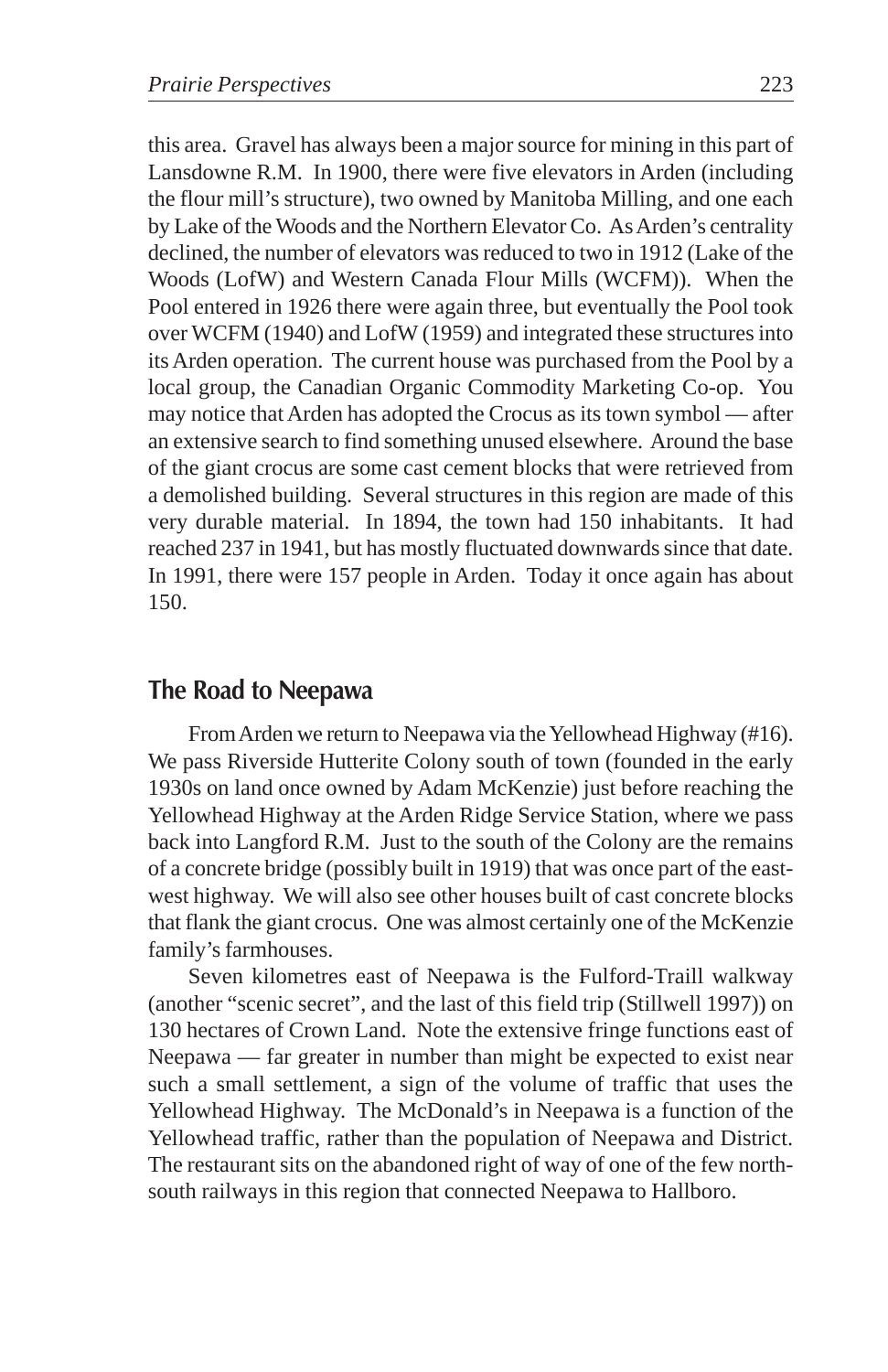## Closing Comments

This tour offered only a selection of the sites and landscapes located within the Neepawa area. Much diversity exists north and west of Neepawa, however, time did not permit the inclusion of all of it. We chose to focus on key elements within a smaller area. In doing so, we chose routes that were products of technical survey lines as well as topography. The resulting settlement geography is an anomaly within the standard section-survey system of the Canadian prairies. While much of the local history has become limited to cairns depicting 'what once was but is no longer', this tour also illustrated a continued attachment to the land and desire to preserve the culture on that land.

# **References**

- BROOKDALE HISTORICAL SOCIETY 1987 *Quest in Roots: History of the Brookdale School District*
- CHANNON, J.W., and K.J. MORRISON 1972 *The Brandon-Neepawa Region of Manitoba*. Prairie Regional Studies in Economic Geography No. 8. Publication No. 71/15. (Ottawa: Agriculture Canada, Economics Branch)
- HAM, P. 1980 *Place Names of Manitoba* (Saskatoon: Western Producer Prairie Books)
- HISTORY BOOK COMMITTEE (eds.) 1983 *Heritage, Neepawa Land of Plenty: A history of the Town of Neepawa and District as told and recorded by its people*
- LARIVIERE, G. various dates Personal Communication
- McKENZIE, A.F. 1967 *The Lansdowne Story: Grain, Gravel, Growth* (Arden: Lansdowne Centennial Committee)
- MORTON FAHRNI, M., and W.L. MORTON 1946 *Third Crossing: A History of the First Quarter Century of the Town and District of Gladstone in the Province of Manitoba* (Winnipeg: Advocate Printers)
- *Neepawa: An Architectural and Lily Walking Tour* (n.d.) (Winnipeg: Manitoba Culture, Heritage and Citizenship)
- STATISTICS CANADA 2002a *2001 Census of Agriculture*: 'Other livestock, provinces' available online: *http://www.statcan.ca/english/Pgdb/econ108a.htm* \_\_\_\_\_ 2002b *2001 Census of Agriculture*: 'Pigs, provinces' available online: *http:/ /www.statcan.ca/english/Pgdb/econ106a.htm*
- STILLWELL, B. 1997 *Scenic Secrets of Manitoba*. (Brandon: Prairie Mountain Publishers)
- TYMAN, J.L. 1972 *By Section, Township & Range.* (Brandon: Brandon University)